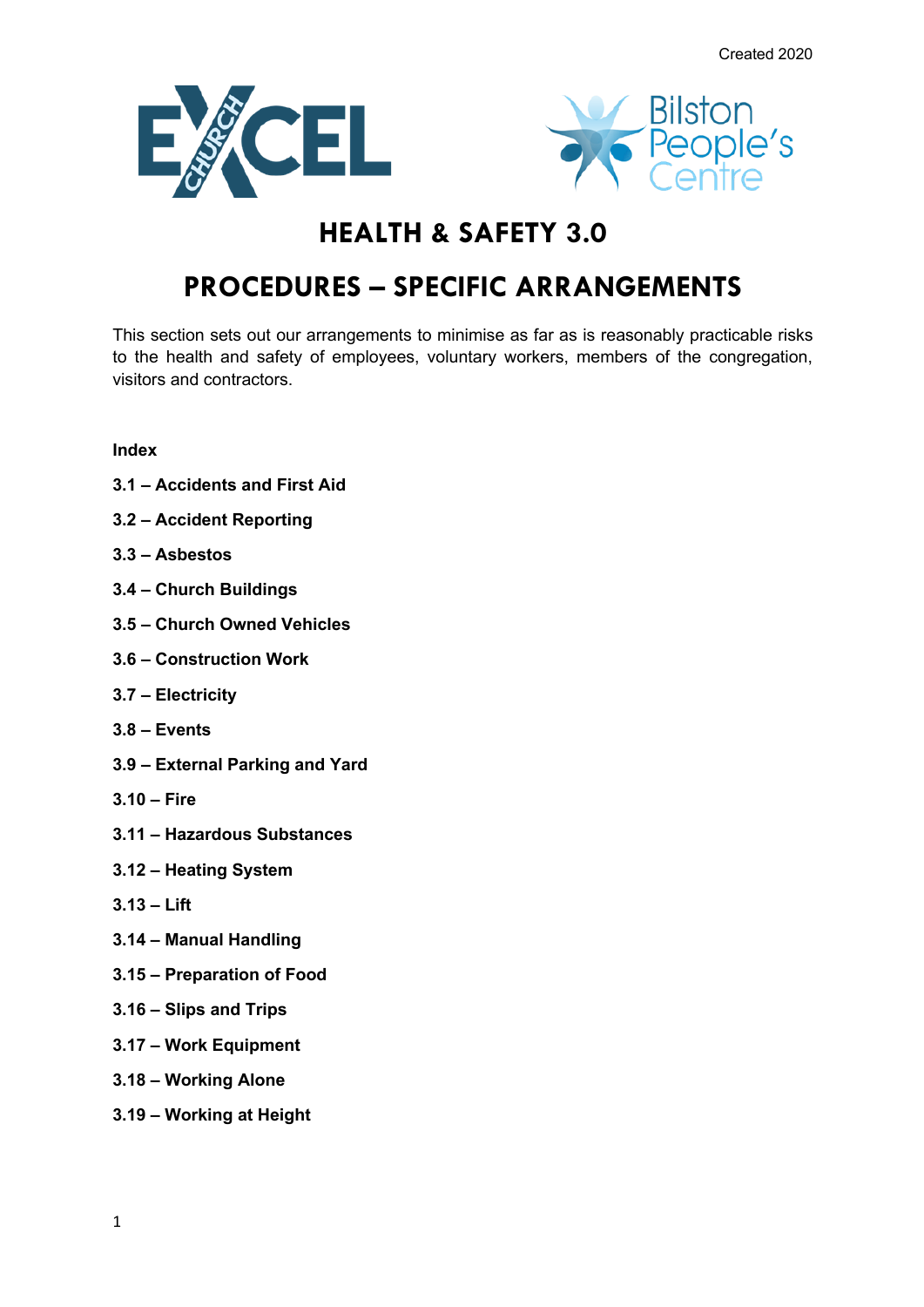## **3.1 - Accidents and first aid**

First aid boxes are located in: Excel Church Kitchen and BPC Kitchen

Trained/qualified first aiders are:

| <b>Name</b>             | <b>Date trained</b> | <b>Role/Project</b>            |
|-------------------------|---------------------|--------------------------------|
| Keith Humphreys         | 06/10/2018          | Gforce, Tech                   |
| <b>Esther Humphreys</b> | 06/10/2018          | Gforce, Noah's Ark             |
| <b>Gemma Jenkins</b>    | 06/10/2018          | <b>Welcome Team, Oneightea</b> |
| Katia da Costa          | 06/10/2018          |                                |
| <b>Ray Saunders</b>     | 06/10/2018          | Seniors                        |
| <b>Kam Sunda</b>        | 06/10/2018          |                                |
| <b>Satty Sunda</b>      | 06/10/2018          | <b>Church Council</b>          |
| <b>Thomas Morgan</b>    | 06/10/2018          | Gforce, Kidshape               |
| Dalu Sheta              | 06/10/2018          | Youth                          |
| <b>Pam Nicklin</b>      | 06/10/2018          | Noah's Ark                     |

The accident book(s) is/are located in: Excel Church Kitchen and BPC Kitchen

#### **In an emergency call 999**

#### **For medical help fast but it's not an emergency 111**

#### **Nearest Accident and Emergency Department.**

#### **New Cross Hospital: -**

Wolverhampton Road, Heath Town, Wolverhampton, West Midlands, WV10 0QP. 01902 – 307999

#### **Nearest Walk in Centre**

## **Pheonix Health and Walk In Centre:-**

715B Parkfield Rd, Wolverhampton WV4 6ED. 01902 444015

All accidents and incidents are entered in the accident book m and our insurers advised.

When Excel and or the BP Centre is let to outside organisations, they are told in writing that in the event of an accident, details must be entered in the accident book.

Accident books and accident records are regularly reviewed.

RIDDOR Reporting of Injuries, Diseases and Dangerous Occurrences Regulations 2013

These accidents will be reported by the responsible person.

Under the Reporting of Injuries, Diseases and Dangerous Occurrences Regulations 2013 (RIDDOR) there is a statutory requirement to report certain types of accident, dangerous occurrences and disease to the enforcing authorities. Fatal accidents, major injuries and injuries which involve the injured person being absent from work for more than seven days must be reported to the enforcing authorities, so must diseases and certain dangerous occurrences, as defined by the regulations.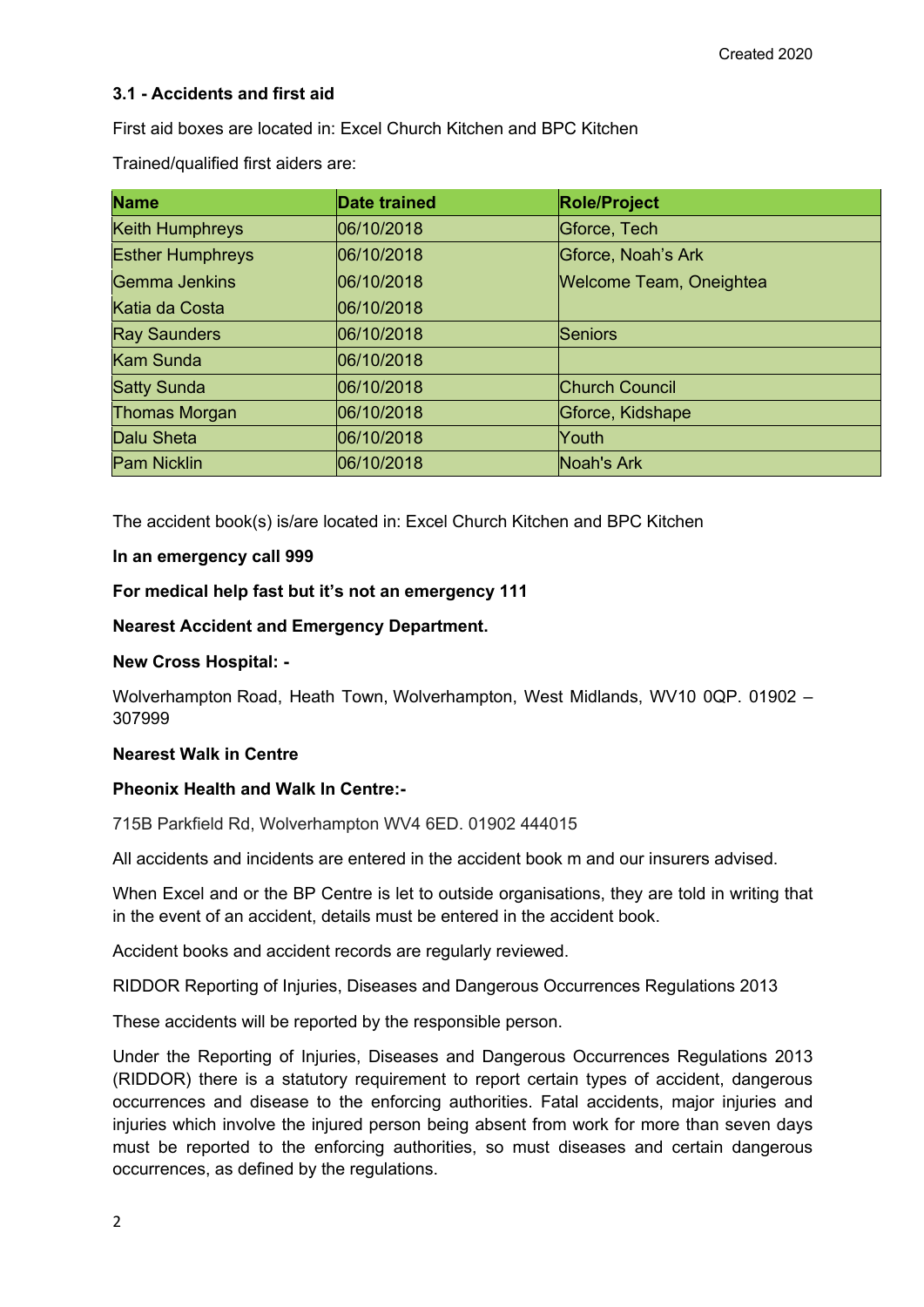There are three requirements for reporting, as follows:

Serious injuries or dangerous occurrences (as defined by the regulations) must be reported immediately. This must be followed by a report in writing within ten days on official form F2508;

Accidents involving the injured person losing more than seven consecutive days work (excluding the day of the accident but including any days which would not have been working days) but which do not fall into the above category, must be reported in writing within fifteen days on form F2508.

Reportable diseases, as defined by the regulations, must be reported in writing to the enforcing authority on form F2508A. This will be required only if the employer receives a written diagnosis of the disease made by a doctor and the person concerned is involved with a work activity as specified in the regulations. Reportable diseases include certain poisonings, infections such as legionellosis and hepatitis, and other conditions such as certain musculo-skeletal disorders.

## **3.2 - Accident reporting**

Go to www.hse.gov.uk/riddor and complete the appropriate online report form. The form will then be submitted directly to the RIDDOR database. You will receive a copy for your records. All incidents can be reported online but a telephone service remains for reporting fatal and major injuries only. **Call the Incident Contact Centre on 0845 300 9923 (opening hours Monday to Friday 8.30 am to 5 pm).**

#### Recording

Full details of all accidents, disease and dangerous occurrences should be recorded using the Data Protection compliant HSE Accident Book. This is necessary for monitoring purposes and is also a requirement of RIDDOR, as well as the Social Security (Claims and Payments) Regulations 1979 and Social Security Administration Act 1992.

## **3.3 - Asbestos**

We will take steps to identify the presence of asbestos in our buildings and, if so, assess any risk from it. We will then implement any plan to manage that risk. We will also provide relevant information to others who might need it (for example, building contractors). We will keep records of the checks, assessments and plans we have made.

## **3.4 - Church Buildings**

We will ensure that the fabric of our buildings is regularly inspected to make sure it is safe. Defects will be repaired as soon as is practicable bearing in mind that a faculty may be required. Where necessary, temporary measures will be taken to prevent danger until permanent repairs can be made. Any defects will be noted in the H&S book for action. This will include glazing.

## **3.5 - Church owned vehicles (Minibus)**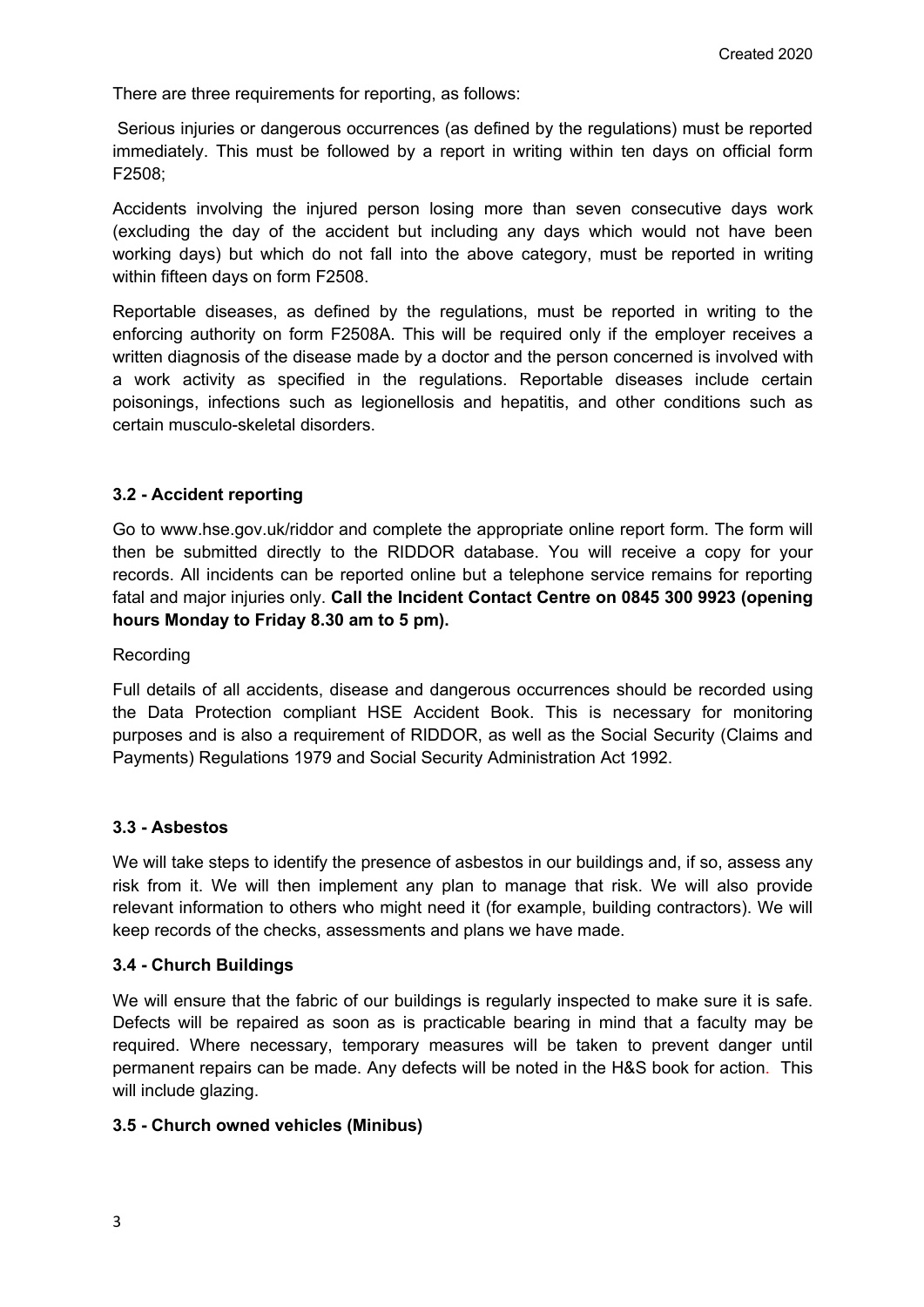We will keep a register of volunteers and paid employees who are authorised to drive any church owned vehicles. We will provide training where applicable and carryout a weekly visual inspection of the vehicles along with a signed off checklist sheet.

## **3.6 - Construction Work**

Where maintenance, refurbishment and restoration work is planned for our church, we will identify what we need to do to ensure the safety of all those concerned before work starts. We will also determine if we have any responsibilities under the Construction (Design and Management) Regulations and comply with these if necessary. Anyone entering church premises for the purposes of carrying out work, other than an employee or voluntary worker of the church, will be regarded as a contractor. All contractors, including the self-employed, must abide by the following:

- Have their own health and safety policy (where required by law) and be able to provide a copy of the same
- Produce evidence that they have appropriate Public and Employers' Liability insurance in place. A record of this evidence will be maintained
- Comply with all the requirements of this health and safety policy and co-operate with the church officials in providing a safe place of work and a safe system of operation
- Where plant and machinery is brought onto the church premises by contractors, they must be able to show where necessary that the equipment has been inspected and tested to ensure its safe operation
- Contractors may only use sub-contractors or persons other than their own direct employees with the express permission of the church officials. However, responsibility will remain with the contractors
- All contractors will be given detailed instructions regarding the areas where they are permitted to work and the extent of the work they are authorised to undertake. This 'permit to work' will also specify any safety precautions they must undertake.

# **3.7 - Electricity**

We will ensure that any electrical system, fixed machine and portable appliances is maintained so as to prevent danger. Any defective equipment will not be used until it is repaired or replaced. We will keep records of the checks made where appropriate.

A list of all our portable electrical appliances is maintained by the responsible person

Every year all our portable electrical equipment will be tested by a competent person with an appropriate level of electrical knowledge and experience who has the correct equipment to complete the tests, knows how to use it and can correctly interpret the results. Any unsafe equipment will be safely disposed of.

Every five years, our fixed electrical system will be inspected and tested by a competent contractor who is a 'Full Scope' member of the NICEIC, ECA or NAPIT. Any necessary remedial work will be carried out

It is our policy not to sell or give away any second-hand electrical goods.

Misuse and abuse of electricity is a significant cause of fires and injury. Faulty electrical equipment can kill. All employees and voluntary workers must observe the following:

- (i) visually check all electrical equipment before use
- (ii) report all faults immediately to the responsible person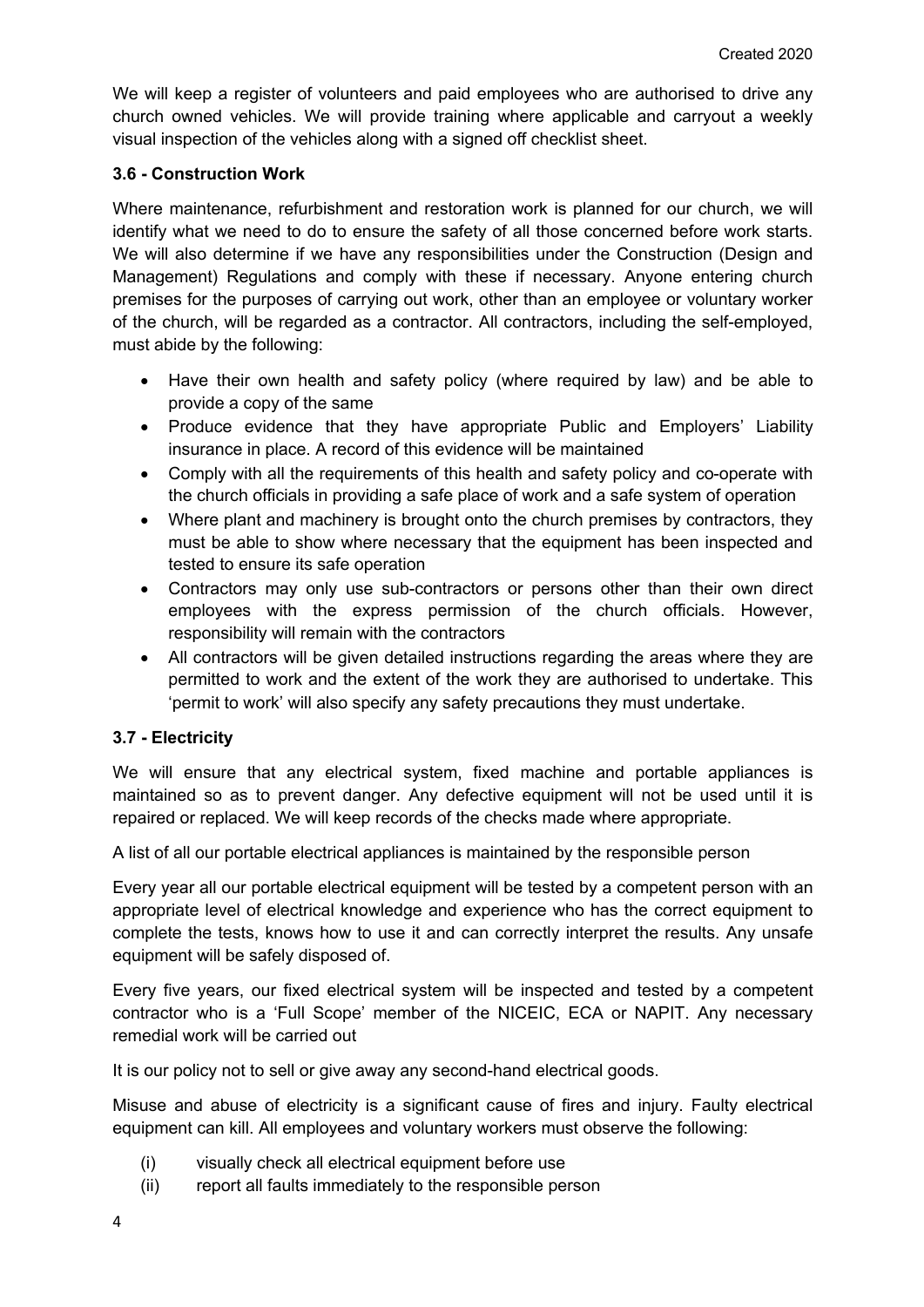- (iii) do not attempt to use or repair faulty equipment
- (iv) no electrical equipment is to be brought onto the premises and used until it has been tested by the approved person and entered in the electrical equipment record
- (v) electrical equipment should be switched off and disconnected when not in use for long periods
- (vi) flexible cables should be positioned and protected so that they do not constitute a tripping hazard and are not subject to mechanical damage.
- (vii) Lighting Bulb replacement where required along with noting that the church is adequately lit.

#### **3.8 - Events**

Where we intend to hold large or unusual concerts, services and fundraising events, we will identify any additional precautions that are necessary and implement these. This also includes the use of bouncy castles, sponsored walks, visits and outings.

#### **3.9 - External parking and yard**

We will ensure that boundary walls and gates are kept in good repair. We will have trees inspected by a competent person and have any necessary work carried out to make them safe.

#### **3.10 - Fire**

We will complete a specific risk assessment to identify what steps are necessary to prevent, detect and take in the event of a fire. We will record our findings, implementing any necessary precautions. We will review and revise these where we suspect that they are no longer valid. Our policy is to fulfil our obligations under the Regulatory Reform (Fire Safety) Order 2005. In order to achieve this, we undertake the following:

An assessment of the fire risks in the church, Peoples Centre and associated buildings and the risks to our neighbours. This is carried out either as a specific exercise or as part of our general health and safety risk assessments;

Check that a fire can be detected in a reasonable time and that people can be warned;

Check that people who may be in the building can get out safely including, if necessary, the provision of emergency lighting and fire exit signage;

To provide reasonable firefighting equipment;

Check that those in the building know what to do if there is a fire;

A regular check that our firefighting equipment is in place and is serviceable, and that there is an annual maintenance contract in place with a reputable company.

#### **Fire extinguishers**

Fire extinguishers are kept in the following locations:

Location Type of extinguisher and capacity (see table)

The extinguishers noted are checked every month by the responsible person to ensure that they are still in place and have not been discharged.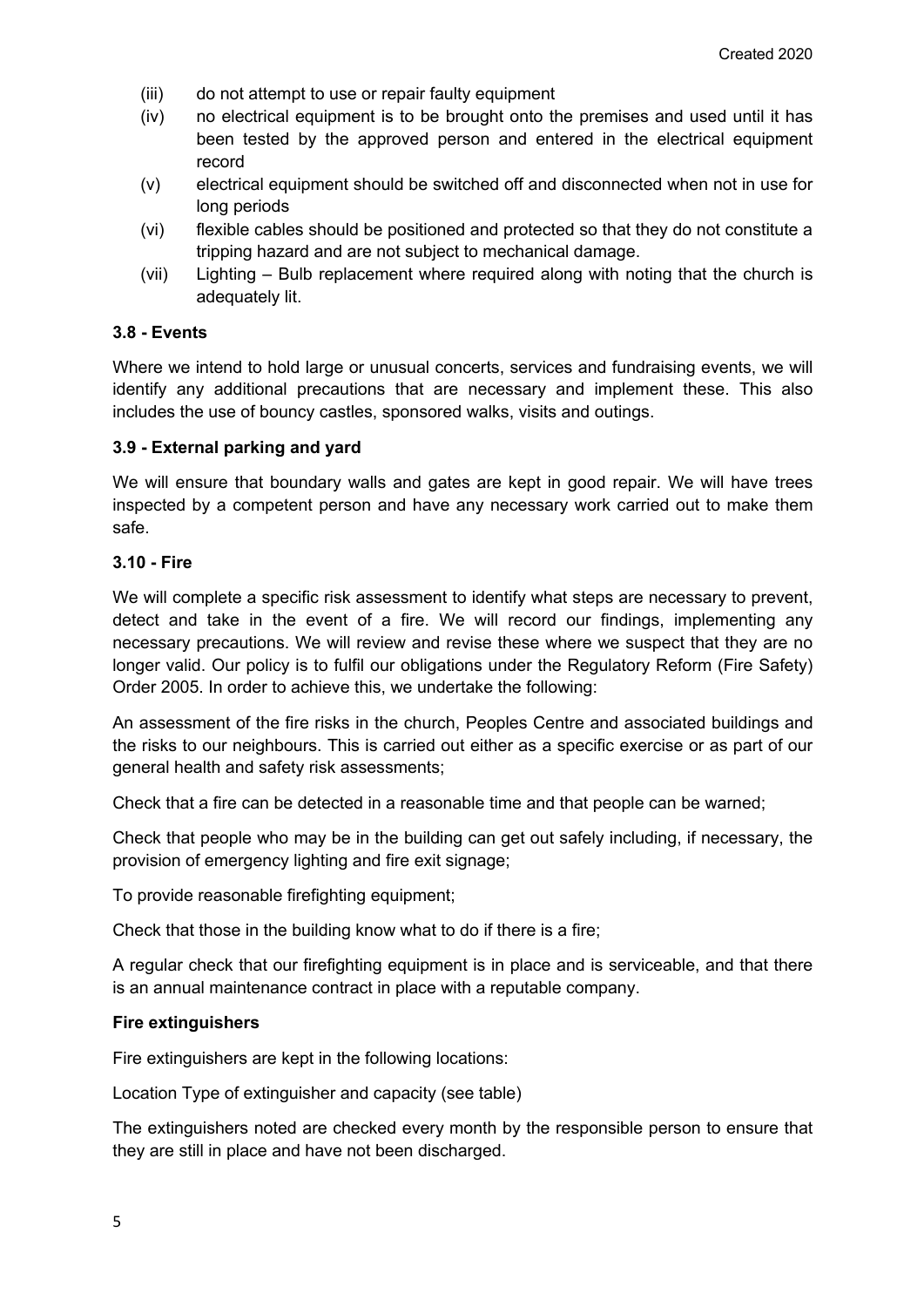The extinguishers noted above are checked annually by a registered and competent fire company

#### **Other fire protection equipment**

Other fire equipment e.g., fire blankets.

#### **Evacuation procedure**

All designated fire doors are unlocked before the service/event commences and be clearly marked as fire exits using the 'Running Man' symbol

Area of church Exit door(s)

Plan of Church here (NTS)

Persons will assemble at the muster point situated at the far end the car park

The emergency services will be contacted immediately

Fire evacuation drills will be carried out every six months

All employees and voluntary workers should ensure they are familiar with escape routes and ensure these are kept clear and unobstructed.

#### **Evacuation equipment**

Evac chair. This is located on the upper floor of the centre.

#### **If you discover a fire (no matter how small)**

Immediately raise the alarm

Telephone the emergency services

Check the building for occupants

Attack the fire if possible and within your capability, using the appliances provided, but without taking personal risk

If not possible to attack the fire or if you are unsure which fire extinguisher to use, assist in the evacuation of the building, ensuring that all doors are closed behind you. The general rule is people before property

Evacuate to the designated assembly point

Ensure clear access for the emergency vehicles

#### **Fire alarm system**

The fire alarm system is to be tested on a weekly basis and details of the test are to be recorded in a designated record book. Derek Dudfield is primarily responsible for this with support from the Cleaner and Centre Manager.

#### **3.11 - Hazardous Substances**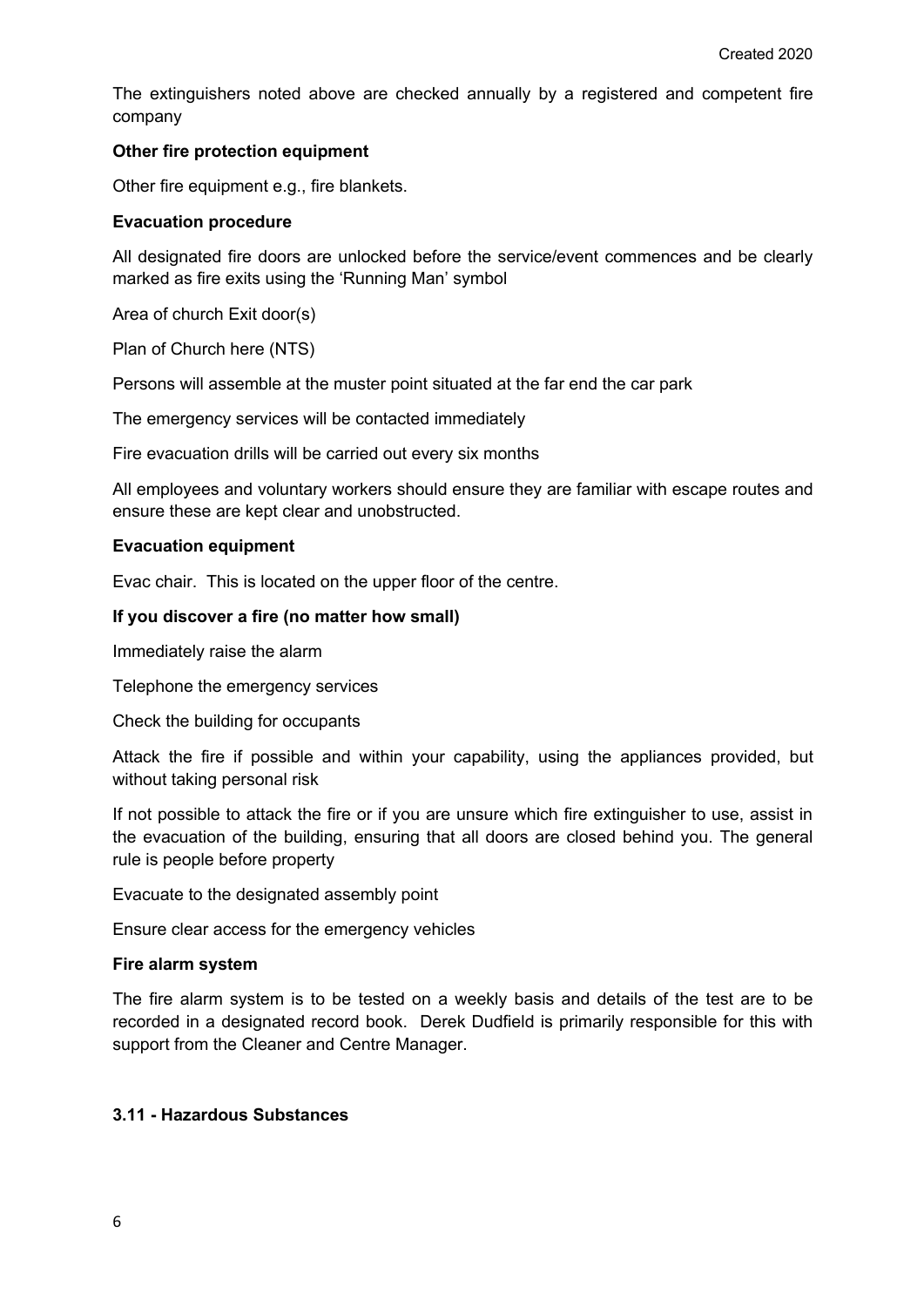We only use domestic cleaning or horticultural products. We will ensure that these are stored, used and disposed of in accordance with the manufacturers' instructions taking, any necessary precautions that are specified.

# **3.12 - Heating Systems**

We will ensure that the gas heating system is suitably maintained and checked annually by a competent person, who is registered with the Gas Safe database. Any defects found will be corrected immediately and we will keep records of the checks made.

# **3.13 - Lift**

We will ensure that the lift is properly maintained and thoroughly examined each year in accordance with our statutory requirements by a competent / company and their appointed engineer person.

# **3.14 - Manual Handling**

We will avoid the need for lifting or carrying heavy objects as far as is possible. Where this is not practical, we will make use of lifting aids (such as, trolleys, lifts and or hoists) or other precautions including team lifting. We will carry out training where appropriate to employees and voluntary workers.

# **3.15 - Preparation of Food**

- We will store food in such a way as to avoid contamination, provide hand-washing facilities and suitable arrangements for the disposal of waste. All in accordance with Food Hygiene Standards.
- We ensure that we follow the appropriate regulations governing the preparation and storage of foodstuffs
- We ensure that all food handlers have received adequate supervision, instruction and training
- We ensure that the appropriate assessment of risks is carried out for the foods to be prepared and stored including storage at the correct temperatures
- Before any preparation commences, all surfaces coming into contact with food must be washed down and disinfected; along with clean utensils and equipment
- Food stuffs may only be prepared in the following areas:
- Only the following persons who have received the appropriate training may prepare and serve foodstuffs:
- We ensure that all hirers who wish to provide foodstuffs are advised of the facilities and procedures.

# **3.16 - Slips and Trips**

We will implement suitable precautions to prevent slips or trips, taking account of any difficulty the frail, elderly or disabled may have in negotiating access. We will make periodic checks to ensure that floors, coverings, steps and pathways remain in good condition, free from obstruction and that any precautions (such as, hand rails or lighting) remain adequate. We will correct any defects identified, keeping records of the checks we make. We will have arrangements in place to manage pathways in winter weather.

## **3.17 - Work Equipment**